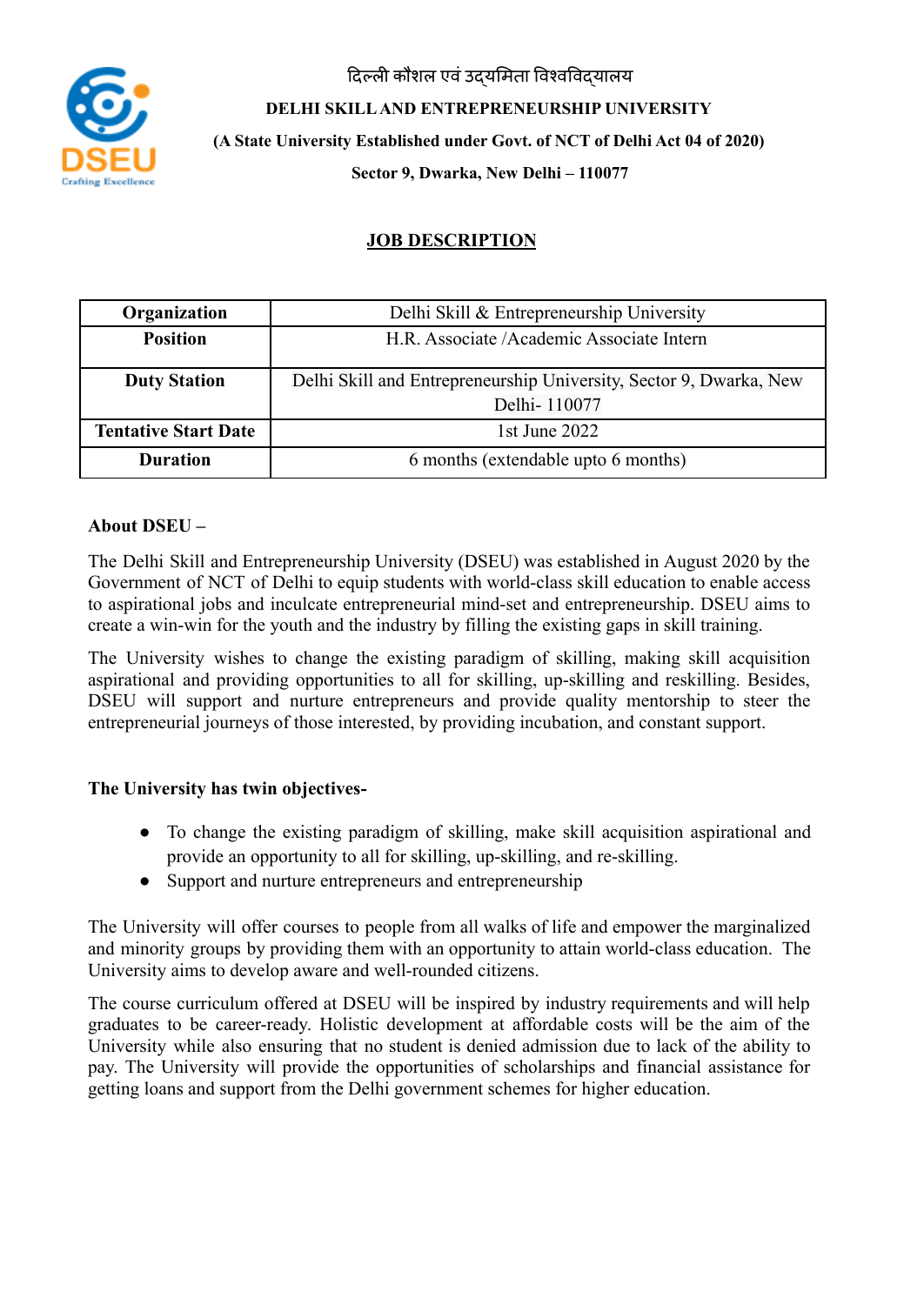# **Job Purpose (Key Responsibility Area) –**

The H.R. Associate/ Academic Associate Intern will be supporting the various projects at the university for a comprehensive education and outreach program encompassing the following areas:

- Support the development and implementation of HR initiatives and systems
- Provide counseling on policies and procedures
- Be actively involved in recruitment by preparing job descriptions, posting ads and managing the hiring process
- Create and implement effective onboarding plans
- Develop training and development programs
- Assist in performance management processes
- Support the management of disciplinary and grievance issues
- Maintain employee records (attendance, EEO data etc.) according to policy and legal requirements
- Provide complete information about the courses, admission process/eligibility criteria, career pathways and any other FAQs in regards to admissions to students, parents and teachers reaching out to DSEU
- Resolve all queries received through various communication channels established by DSEU
- Help plan and design processes and make recommendations for improvement
- Shadow multiple office positions and train in a variety of tasks
- Manage databases and input information, data, and records
- Assist in preparing information and research materials

#### **Minimum Requirements** –

| Education & Relevant<br>Experience | The candidate should have completed a Bachelor's degree<br>$\bullet$<br>with minimum 60% marks from a reputed institution.<br>Desirable:<br>6 months of work/internship experience with government<br>organizations/N.G.Os<br>Prior experience with a strong interest in the education<br>sector will be an added advantage.                                                                                                           |
|------------------------------------|----------------------------------------------------------------------------------------------------------------------------------------------------------------------------------------------------------------------------------------------------------------------------------------------------------------------------------------------------------------------------------------------------------------------------------------|
| <b>Technical Expertise</b>         | Candidate should have basic knowledge of working on<br>$\bullet$<br>computer applications like (MS Office) – Word, Excel $\&$<br>PPT.<br>Functional knowledge of basic internet concepts like<br>$\bullet$<br>browsing, navigation, general research skills.<br>The candidate should have a decent command of Hindi &<br>English language.                                                                                             |
| General/Managerial                 | Promote the highest standards of ethics and integrity.<br>Help<br>enabling<br>create<br>environment<br>for<br>an<br>open<br>communication<br>Share knowledge and support a culture of learning.<br>$\bullet$<br>Demonstrate fairness and transparency.<br>$\bullet$<br>Excellent written and verbal communication skills<br>Self-directed and able to work without supervision<br>Energetic and eager to tackle new projects and ideas |